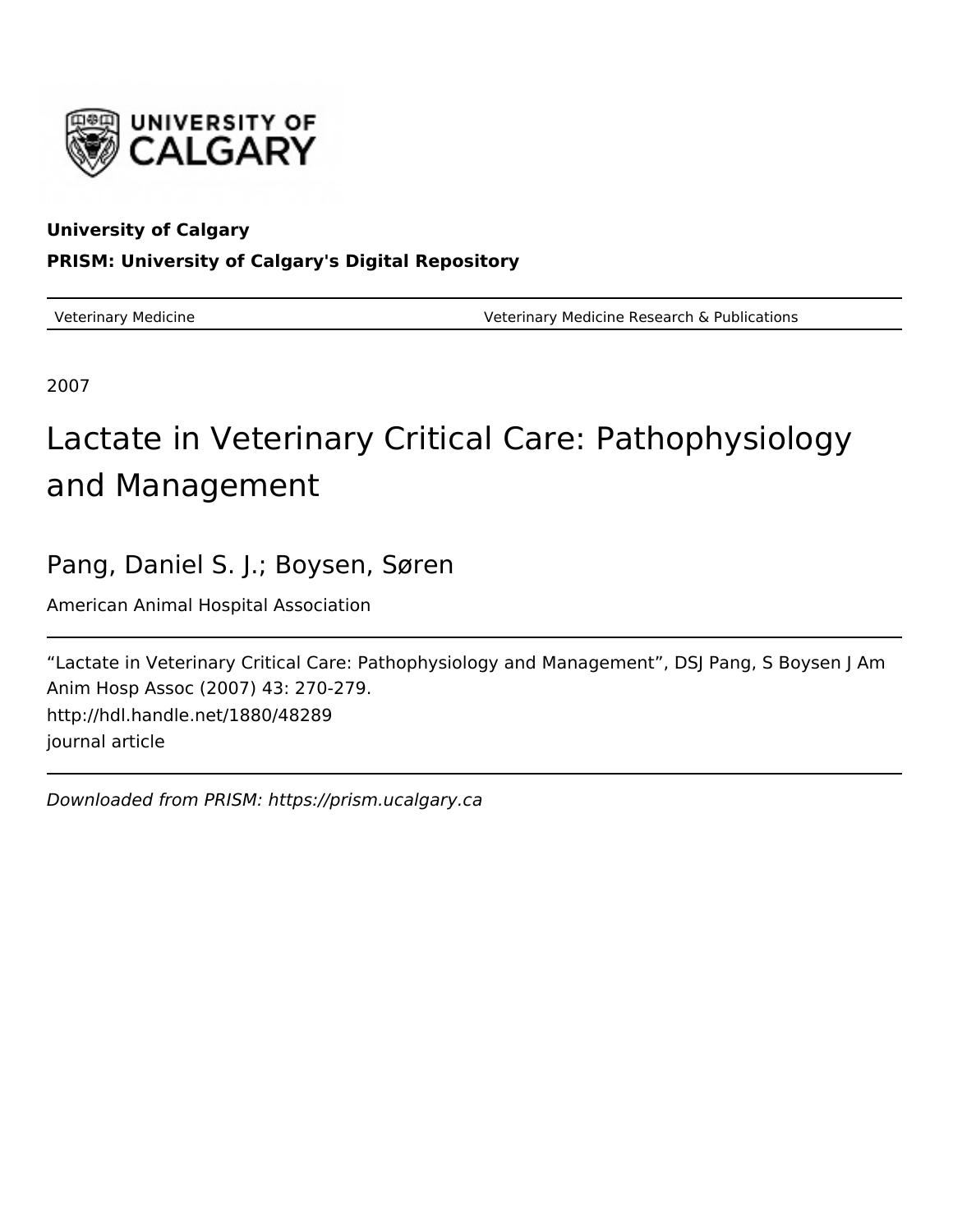# **Lactate in Veterinary Critical Care: Pathophysiology and Management**

The measurement of blood lactate in people has proven to be a useful tool in the diagnosis, monitoring, and prognosis of a wide range of clinical syndromes. Its use in small animals is increasing, and several studies have been completed that demonstrate its potential role in critical care. This article summarizes the current state of knowledge regarding the physiology and pathophysiology of lactate production and lactic acidosis; current indications and the utility of measurement in a critical care setting are described; novel applications in the evaluation of cavitary effusions are highlighted; and a guide to the therapy of lactic acidosis is presented. **J Am Anim Hosp Assoc 2007;43:270-279.**

Daniel S. Pang, BVSc, MSc, Diplomate ECVA

> Søren Boysen, DVM, Diplomate ACVECC



From the Departments of Anaesthesia (Pang) and Emergency and Critical Care (Boysen), Faculty of Veterinary Medicine, Companion Animal Clinic, University of Montreal, 1525 rue des Vétérinaires, Saint-Hyacinthe, Quebec, J2S 7C6 Canada.

> Doctor Pang's current address is Biophysics Section, Blackett Laboratory, Imperial College, London, SW72AZ, United Kingdom.

## **Introduction**

Hyperlactatemia and lactic acidosis occur commonly in veterinary critically ill patients having clinical disorders such as shock, low cardiac output states, acute liver failure, severe sepsis, neoplasia, seizure, poisoning, and drug therapy. 1-5 With the advent of hand-held lactate analyzers that are inexpensive and readily available, lactate is rapidly becoming a valuable test in the armamentarium of clinicians in the assessment of lactate kinetics and response to therapy. In addition to reflecting the systemic repercussions of various disease states, increased attention is being focused on the use of lactate as a diagnostic tool and prognostic indicator in cavitary effusions. 2,6-22 The purposes of this article are to summarize the physiology and pathophysiology of lactate production and lactic acidosis, to describe current indications for measurement, to highlight novel applications in the evaluation of cavitary effusions, and to present a guide to therapy of lactic acidosis.

## **Definitions**

The following definitions are based on human definitions. Hyperlactatemia is usually a mild to moderate  $(2 \text{ to } 5 \text{ mmol/L}^{-1})$  increase in lactate concentration without concurrent metabolic acidosis. Lactic acidosis is a persistently elevated (often  $>5$  mmol/L<sup>-1</sup>) lactate concentration in association with metabolic acidosis (pH<7.35).

Studies in dogs and cats have investigated normal lactate levels and identified the presence of hyperlactatemia, although a precise definition of lactic acidosis in dogs and cats has not yet been determined. The following section summarizes studies of normal lactate levels in dogs and cats published to date.

#### **Normal Plasma Lactate Levels**

It is important to realize that lactate is produced under normal conditions of aerobic metabolism in low concentrations. This equates to lactate production of approximately  $0.8 \text{ mmol/L}^{-1}$  per kg<sup>-1</sup> per hour<sup>-1</sup> in people,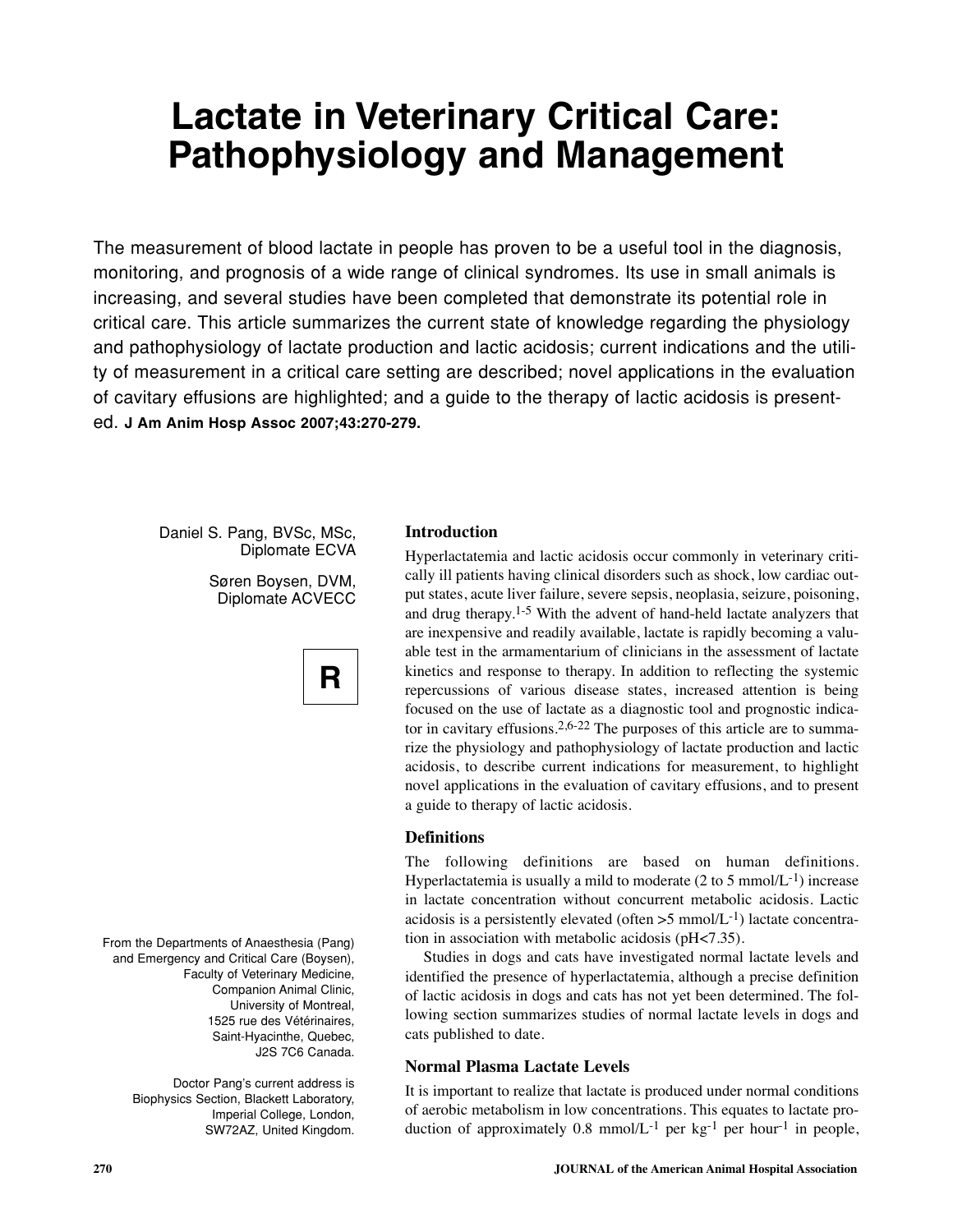resulting in a resting value of <1 mmol/L. 23-25 Similarly, several studies have investigated resting lactate values in dogs and cats, the findings of which are summarized below. These provide guidelines as to the normal range of values for plasma lactate.

An earlier study aiming to establish baseline values for plasma lactate in healthy beagles, ranging in age from 5 to 9 months, reported a mean (range) of plasma lactate concentrations of  $1.11$  (0.42 to 3.58) mmol/L.<sup>26</sup> Samples were analyzed using an enzymatic technique, and samples were collected from a jugular vein.

A study by McMichael *et al*., aimed to generate a reference range for plasma lactate values in young (4- to 80-dayold) and adult, healthy, mixed-breed dogs. Thirty to 52 dogs were sampled at each age level. 27 Adult dogs were found to have a mean  $(\pm$  standard deviation [SD]) plasma lactate concentration of 1.80±0.84 mmol/L. 27 Dogs aged 70 or 80 days at the time of sampling did not have a statistically significant difference in lactate levels when compared with adult dogs. In contrast, resting lactate levels were higher in dogs <70 days of age, with the highest values found in the youngest sampling group (4-day-old dogs; 3.83±1.38 mmol/L). Lactate levels decreased from age 4 days to 70 days, reaching adult values at 70 days of age. Samples were analyzed using enzymatic amperometry (see below), and all samples were taken from a jugular vein.

A study investigating the effect of sampling site on plasma lactate measurements reported that samples from the jugular vein of 60 healthy, adult dogs revealed a mean  $\pm$  SD of 1.25±0.49 mmol/L. 28 Furthermore, although there was a significant difference between samples obtained from different sites, this difference was small, and it was suggested that normal plasma lactate values in dogs are <2.5 mmol/L regardless of sampling site. 28

From the above studies, it can be concluded that in healthy, adult dogs at rest, lactate concentrations are  $\langle 2.0 \rangle$ mmol/L, although the normal range may extend up to approximately 3.5 mmol/L.

In cats, two studies have reported plasma lactate concentrations that were sampled from the jugular vein in healthy, adult animals. One study investigating differences between 12 healthy and diseased cats reported lactate levels of 1.6 $\pm$ 1.0 mmol/L in the healthy population.<sup>29</sup>

A second study, with the aim of recording the effect of a standardized stressor (bathing) on various biochemical values, including lactate, reported mean (range) resting lactate levels of  $0.77$  (0.30 to 1.69) mmol/L.<sup>30</sup> This study also demonstrated a 10-fold increase in lactate levels in response to the stress of bathing. This increase was transient.

In summary, plasma lactate concentrations in healthy, adult cats at rest are <2 mmol/L. However, this concentration is derived from the small number of animals studied, and acute stress/struggling may have a marked impact on lactate concentration. 30

Ideally, reference ranges should be developed by individual hospitals for their patient population, and they should be specific to the lactate analyzer in use. Most blood-gas analyzers (bench-top and hand-held) use enzymatic amperometry specific to the measurement of L-lactate. Hand-held point-of-care analyzers are now easily available, inexpensive, and they compare favorably to bench-top analyzers. 31,32

Enzymatic amperometry involves the indirect measurement of a substance of interest (in this case, lactate) by the enzyme-driven generation of an electroactive analyte. A commonly employed technique uses the enzyme lactate oxidase. Lactate oxidase, immobilized in the lactate biosensor, selectively converts lactate to pyruvate and hydrogen peroxide  $(H_2O_2)$ . The liberated hydrogen peroxide (the electroactive analyte) is oxidized at a platinum electrode to produce a current that is proportional to the sample lactate concentration. Another electroactive analyte in common use is potassium ferrocyanide—this time generated by the enzymatic activity of lactate oxidase upon lactate and potassium ferricyanide.

Blood chemistry analyzers often use a spectrophotometric method, whereby the oxidation of L-lactate by oxidized nicotinamide adenine dinucleotide (NAD+) is catalyzed by lactate dehydrogenase, producing reduced nicotinamide adenine dinucleotide (NADH). The NADH is then detected using spectrophotometry at a wavelength of 340 nanometer. The levels of NADH are in linear proportion to the level of L-lactate in the sample.

#### **Sampling Techniques**

Clinicians should be aware of several potential pitfalls regarding sampling techniques. The sampling site can have a minor effect on the measurement of lactate levels, particularly as peripheral venous samples will tend to reflect regional lactate kinetics. A study of 60 healthy dogs identified the following variations in lactate levels: cephalic vein  $(1.57\pm0.47 \text{ mmol/L})$ , femoral artery  $(1.43\pm0.52 \text{ mmol/L})$ , and jugular vein (1.25±0.49 mmol/L).<sup>28</sup> Although it is clear that sampling sites do affect lactate measurement, these differences do not appear to be clinically significant. Theoretically, arterial samples would better reflect systemic lactate concentrations, as they are less influenced by regional differences in lactate kinetics. 28,33 It is also possible to have a mild increase in lactate levels with prolonged occlusion of a vein when drawing the blood sample for lactate analysis. 34 When venous samples are taken, blood stasis should be avoided by collecting the sample using a free-flow technique. Stress and struggling (induced by bathing) was demonstrated to result in a tenfold increase in plasma lactate concentrations in cats. 30 This should be taken into account when interpreting lactate levels in light of clinical history.

As red blood cells do not contain mitochondria, they are lactate producers. Lactate production by red blood cells continues following blood sampling. 29 Lactate concentrations may increase by as much as 20% during each hour of storage at 25°C in serum clot tubes.<sup>29</sup> This may be clinically significant given the relatively narrow normal range for lactate. Therefore, it is essential that blood samples are analyzed rapidly (<5 minutes) following sampling.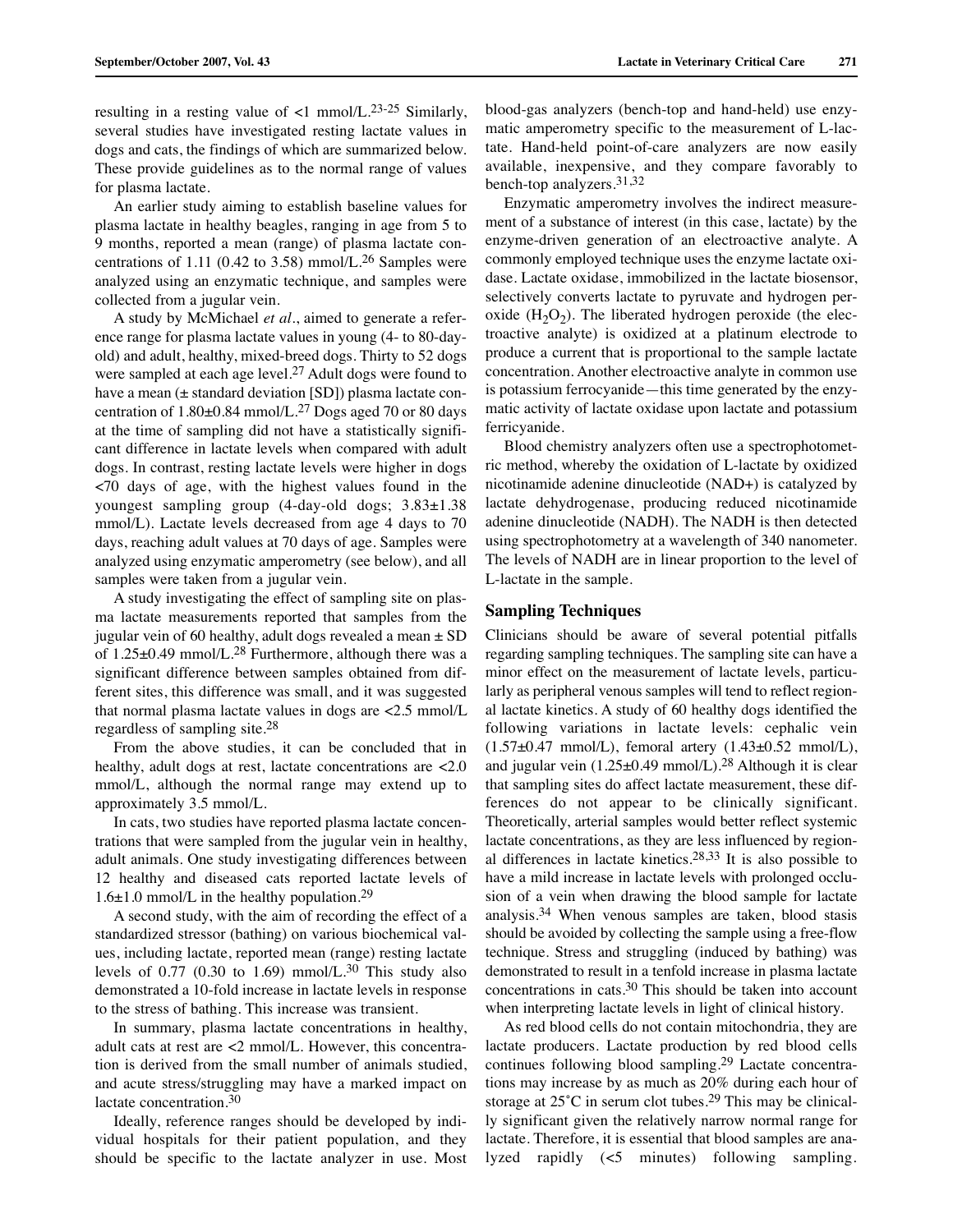Alternatively, samples may be temporarily stored on ice, although this does not arrest lactate production.

Blood samples submitted for laboratory analysis should be collected in tubes containing sodium fluoride (NaF). Sodium fluoride inhibits several glycolytic enzymes, limiting significant increases in lactate levels (and cellular consumption of glucose).<sup>29</sup> The reported means for NaF and serum clot samples in this study were 1.6±1.0 mmol/L and 2.0±1.1 mmol/L, respectively. Again, it is debatable if such a difference would affect clinical decision making.

A human study demonstrated that intravenous fluid solutions containing lactate, which are inadequately cleared from intravenous catheters, can falsely increase the lactate concentrations measured in blood samples collected from that catheter. 35 The reverse is also true, in that solutions that do not contain lactate, which are inadequately cleared from intravenous catheters, can falsely decrease blood lactate concentrations through a dilutional effect. 35 This emphasizes the importance of proper blood collection technique if samples are to be drawn through indwelling intravenous catheters. In addition, solutions containing 5% dextrose, in either normal saline or Ringer's lactate, have been shown to result in significant increases in blood lactate concentration over time. 36

#### **Lactate Physiology and Pathophysiology**

Several in-depth reviews of lactate physiology and pathophysiology exist, and what follows is an overview of lactate metabolism. 33,34,37

It should be noted that lactate exists as a pair of stereoisomers (more specifically, enantiomers). The following discussion pertains to the  $L$  (+) stereoisomer of lactate, as this is the stereoisomer produced by mammalian cells and has greater clinical significance. Accumulation of the D (-) stereoisomer and subsequent lactic acidosis have been reported in people and ruminants. 38,39 D-lactate is produced following metabolism of glucose and carbohydrates by

bacteria in the gastrointestinal tract. In man, this has been associated with short-bowel syndrome following significant small intestinal resection. In ruminants, D-lactic acidosis has been associated with grain overload, as well as diarrhea in calves. 39,40

Lactate may be produced by all body tissues as a byproduct of glycolysis. However, skeletal muscle, brain, erythrocytes, and renal medulla are responsible for the majority of normal production. 25

Under normal conditions, all lactate is derived from pyruvate, which is generated as a normal step in glycolysis [see Figure].<sup>41</sup> This reaction is catalyzed by lactate dehydrogenase. Under aerobic conditions, the majority of pyruvate enters mitochondria and undergoes oxidative decarboxylation, resulting in the production of carbon dioxide and water and the generation of 30 to 36 moles of adenosine triphosphate (ATP) per molecule of glucose metabolized. 42 Under anaerobic conditions, including states of hypoperfusion, pyruvate can no longer undergo oxidative decarboxylation, and energy production becomes predominantly dependent on the process of glycolysis. The generation of ATP in anaerobic states is greatly reduced (2 moles of ATP for every mole of glucose metabolized to lactate) compared with aerobic metabolism. 42 Despite being an inefficient means of energy production, anaerobic metabolism does allow for the continued production of energy. The metabolism of pyruvate results in the production of lactate and water [see Figure]; thus, lactate formation is a necessary and critical step in the process of anaerobic metabolism and continued ATP production.

The relatively small quantity of lactate produced under normal conditions is consumed primarily by the liver and kidneys.<sup>34,37</sup> Within these organs, lactate is converted back to pyruvate, the reaction catalyzed by lactate dehydrogenase. The majority of the produced pyruvate then enters into oxidative metabolism (Kreb's cycle) or gluconeogenesis (Cori cycle [see Figure]).



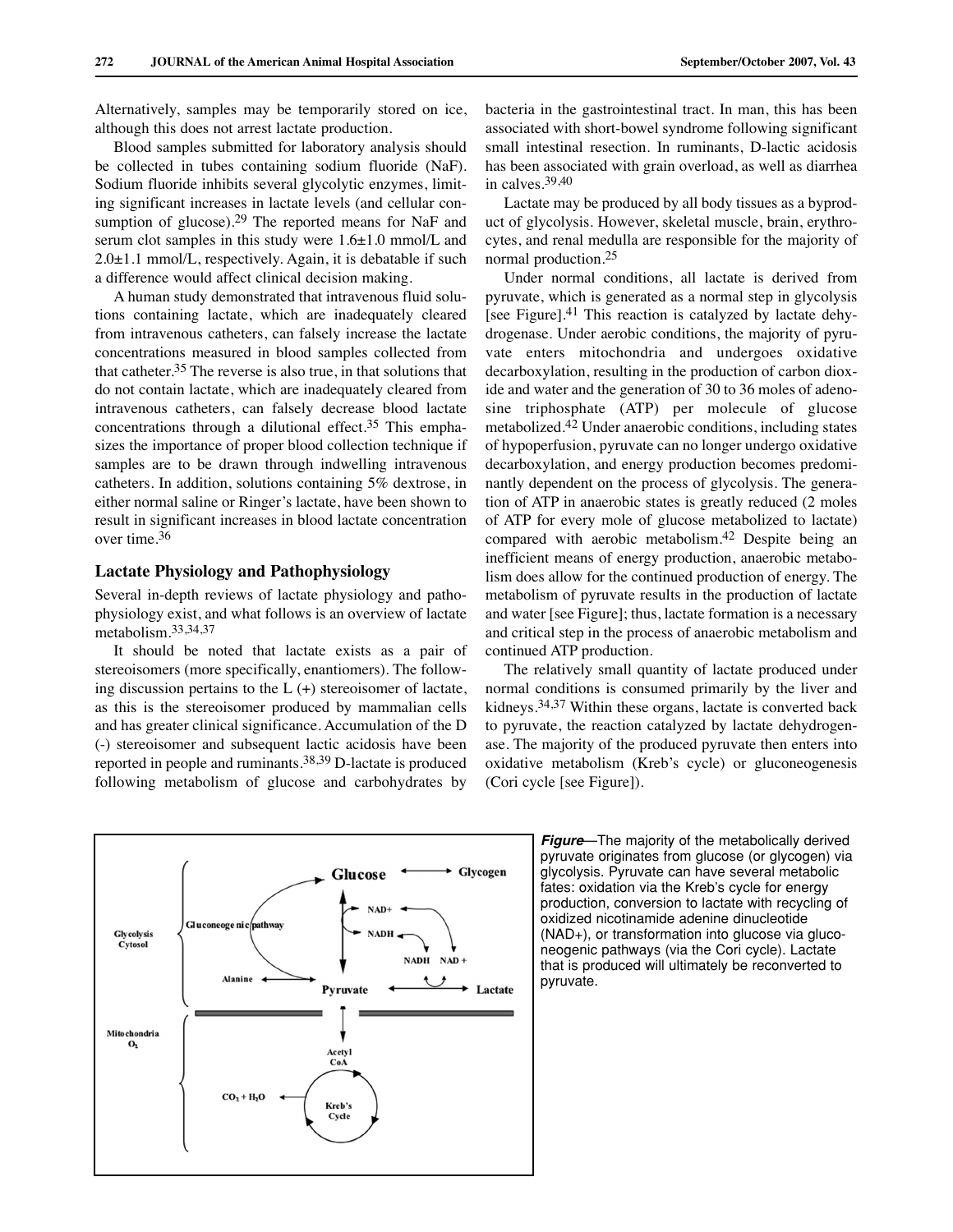The liver accounts for the majority (60% to 70%) of lactate consumption, and experimental hepatectomy in dogs resulted in significant increases in plasma lactate levels. 34,37,43 Lactate is also metabolized (20% to 30%) by the kidneys, where it is freely filtered by the glomerulus (before near complete reabsorption in the proximal convoluted tubule), resulting in  $\langle 2\%$  excretion in urine.<sup>34,37,45</sup> Provided there is adequate oxygen delivery, both hepatic and renal consumption of lactate may substantially increase during hyperlactatemia to accommodate the increased lactate load. 45 It should be noted, however, that lactate consumption by these organs is a saturable process and that hyperlactatemia rapidly ensues when lactate production exceeds consumption.<sup>37</sup> In addition, skeletal muscle may act as an important site of lactate consumption (via oxidation) during hyperlactatemia. 37

The key role of the liver in lactate homeostasis is reflected by the severe abnormalities that result from liver dysfunction. In shock states, the role of the liver as a consumer of lactate may switch to being that of a lactate producer. 28,34 In cases of experimental hepatic insufficiency in dogs, metabolism of lactate continued until total hepatic blood flow fell to 70% of control levels, or until hepatic venous partial pressure of oxygen  $(PO<sub>2</sub>)$  was <24 mm Hg, at which point plasma lactate concentrations rapidly increased. 46 The role of the liver as the primary consumer of lactate, accounting for 60% to 70% of lactate consumption, highlights the importance of reinstating adequate hepatic perfusion and oxygen delivery during therapy for states of hypoperfusion, such as shock (see following section on **Therapy**). Similarly, severe renal hypoperfusion (i.e., a 90% decrease in renal blood flow) results in a switch from renal consumption of lactate to production.<sup>47</sup>

Hyperlactatemia may exist without a concurrent state of acidosis or academia. The hydrogen ions necessary for lactic acid formation are not produced as a direct result of lactate production. Instead, hydrogen ions are generated from the hydrolysis of ATP to adenosine diphosphate (ADP) and inorganic phosphate in the cytosol. Ordinarily, the hydrogen ions produced may be titrated by bicarbonate and nonbicarbonate buffers or consumed by oxidative phosphorylation, provided the oxygen supply is adequate. Lactic acid formation is favored when these processes are impaired, resulting in lactic acidosis. Therefore, hyperlactatemia may be present without concurrent acidosis or acidemia when buffering systems are able to titrate a decrease in pH and organ perfusion is adequate. 48

During recovery from a state of lactic acidosis or hyperlactatemia, the availability of oxygen results in conversion of lactate back into pyruvate (catalyzed by lactate dehydrogenase) and subsequent entry into the Kreb's cycle as aerobic metabolism continues, or gluconeogenesis by entry of pyruvate into the Cori cycle [see Figure].

In summary, hyperlactatemia and lactic acidosis result when lactate production exceeds consumption and/or pathways for lactate consumption are defective. Hyperlactatemia may occur without lactic acidosis, provided tissue perfusion,

oxygenation, and buffering systems are intact. In such cases, continued overproduction or decreased uptake and clearance of lactate will eventually lead to lactic acidosis as homeostatic mechanisms are exceeded.

#### **Classification of Lactic Acidosis**

Following initial work by Huckabee in recognizing the presence of lactic acidosis, with and without adequate oxygen delivery, Cohen and Woods developed a classification of lactic acidosis. 23,24,34 The broad divisions of the original classification have remained, with some refinement and new examples added over time. Originally, type A lactic acidosis encompassed all causes of hypotension with resultant hypoperfusion and arterial oxygen desaturation. Type B lactic acidosis originally described any cases that did not fall into the type A classification; that is, lactic acidosis cases without clinical/measurable evidence of poor tissue perfusion or oxygenation. Subsequently, the original classification has been repeatedly adapted in human and veterinary medicine.

Currently, type A lactic acidosis may be subclassified as that resulting from inadequate oxygen delivery or increased oxygen demand—both of which cause tissue hypoperfusion [Table 1].<sup>25</sup> Shock is a classic example of decreased oxygen delivery, and seizures are an example of increased oxygen demand with a rapid increase in metabolic rate outstripping lactate consumption and glucose metabolism exceeding the oxidative capacity of mitochondria. 49,50

In contrast, type B lactic acidosis occurs in the presence of normal blood oxygen content and systemic arterial blood pressure, the causes of which may be subclassified into inadequate utilization of oxygen, congenital errors of metabolism, drugs/toxins, and other causes [Table 2].

Type A lactic acidosis is more frequently encountered in clinical practice, although critically ill patients frequently have features of both types A and B lactic acidosis.<sup>4,51</sup>

# **Table 1**

#### Causes of Type A Lactic Acidosis

| <b>Decreased</b><br><b>Oxygen Delivery</b> | Increased<br><b>Oxygen Demand</b> |
|--------------------------------------------|-----------------------------------|
| Volume depletion <sup>1</sup>              | Exercise <sup>85</sup>            |
| <b>Blood loss</b>                          | Seizures <sup>4</sup>             |
| Cardiogenic shock <sup>4</sup>             | Shivering                         |
| Septic shock                               |                                   |
| Severe anemia                              |                                   |
| Severe hypoxemia46                         |                                   |
| Carbon monoxide poisoning                  |                                   |
|                                            |                                   |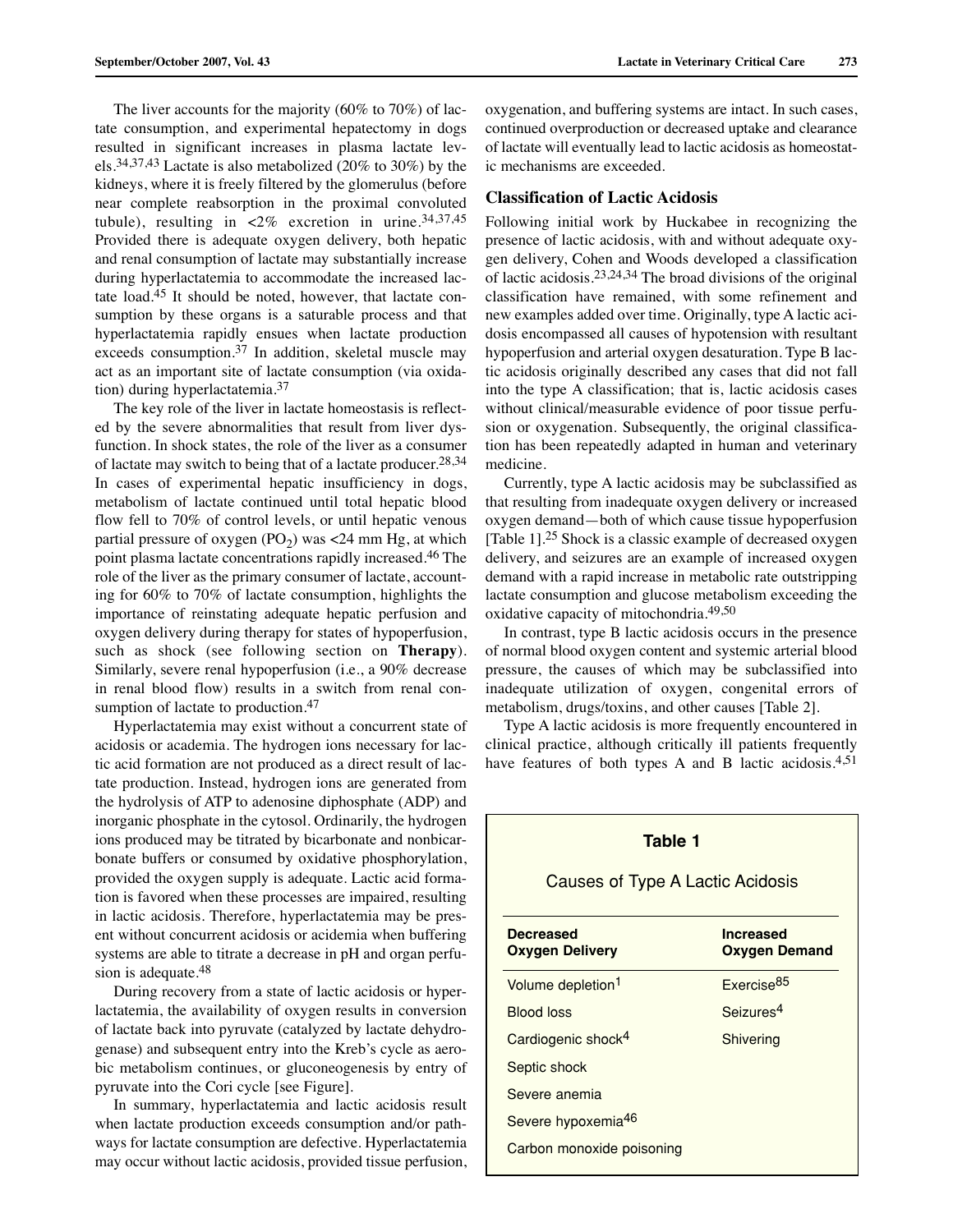| Table 2                                                                |                  |
|------------------------------------------------------------------------|------------------|
| Causes of Type B Lactic Acidosis                                       | Cat<br>A         |
| <b>Inadequate Oxygen Utilization</b>                                   |                  |
| Systemic inflammatory response syndrome <sup>4</sup>                   | Drugs/Tox        |
| Sepsis <sup>7</sup>                                                    | Ethylen          |
| <b>Renal failure</b>                                                   | Catech           |
| Diabetes mellitus                                                      | Cyanid           |
| Neoplasia <sup>3,4</sup>                                               | Carbon           |
| Total parenteral nutrition                                             |                  |
| Thiamine deficiency                                                    | Strychr          |
| <b>Congenital Errors of Metabolism</b> <sup>®</sup>                    | Salicyla         |
| <b>Drugs/Toxins</b> *                                                  | Nitropru         |
| <b>Other</b>                                                           | <b>Bicarbo</b>   |
| D-lactic acidosis                                                      | Halotha          |
|                                                                        | Acetam           |
| See Table 3                                                            | Terbuta          |
| Note: In cases where pH was not measured, hyperlac-                    | Activate         |
| tatemia was diagnosed with a clinical suspicion of lactic<br>acidosis. | <b>Errors of</b> |
|                                                                        | MELAS            |

Sepsis is an example that often has features involving types A and B presentations, including tissue hypoperfusion, reduced lactate clearance and entry of pyruvate into Kreb's cycle, and abnormal mitochondrial function. 52

Note: Many of the examples in Tables 1 through 3 have been associated with hyperlactatemia in veterinary patients. However, it is not always clear whether a definitive diagnosis of lactic acidosis has been achieved, as blood-gas analysis has not been routinely performed or reported. 1,4,7,46

#### *Lactic Acidosis During Shock and Sepsis*

The most common cause of lactic acidosis in dogs and cats is tissue hypoperfusion. 4 Therefore, hyperlactatemia and certainly lactic acidosis should prompt a search for tissue hypoperfusion. Shock is simply defined as a failure of oxygen delivery  $(DO<sub>2</sub>)$  to meet oxygen demand  $(VO<sub>2</sub>)$ . Shock states stemming from various origins (e.g., hypovolemic, distributive, cardiogenic) result in a decrease in  $DO<sub>2</sub>$  and tissue hypoperfusion, generating type A lactic acidosis.

Studies in humans have consistently demonstrated the occurrence of hyperlactatemia and lactic acidosis in cases of shock. 53-56 Work in veterinary species associating lactic acidosis in patient subpopulations is minimal. 3,5 One study in critically ill dogs, including animals in shock, did identify the occurrence of hyperlactatemia. 4



Sepsis is defined as a systemic inflammatory response to the presence of infection (e.g., bacterial, viral, protozoal, or fungal). Sepsis may or may not be associated with a decrease in  $DO<sub>2</sub>$ , depending on the severity and nature of the infection. Although lactic acidosis is a common finding in critically ill human patients with sepsis and a powerful predictor of mortality, the pathogenesis of this hyperlactatemia in septic patients is complex and incompletely understood. 57 Evidence is strong that large amounts of lactate can be produced and released under both anaerobic and aerobic conditions. It has been suggested that hyperlactatemia in sepsis results from inadequate tissue perfusion, leading to increased levels of anaerobic metabolism and reduced lactate clearance stemming from severe hypoperfusion. 52 Aerobic production of lactate in patients with sepsis is believed to result from accelerated glycolytic fluxes,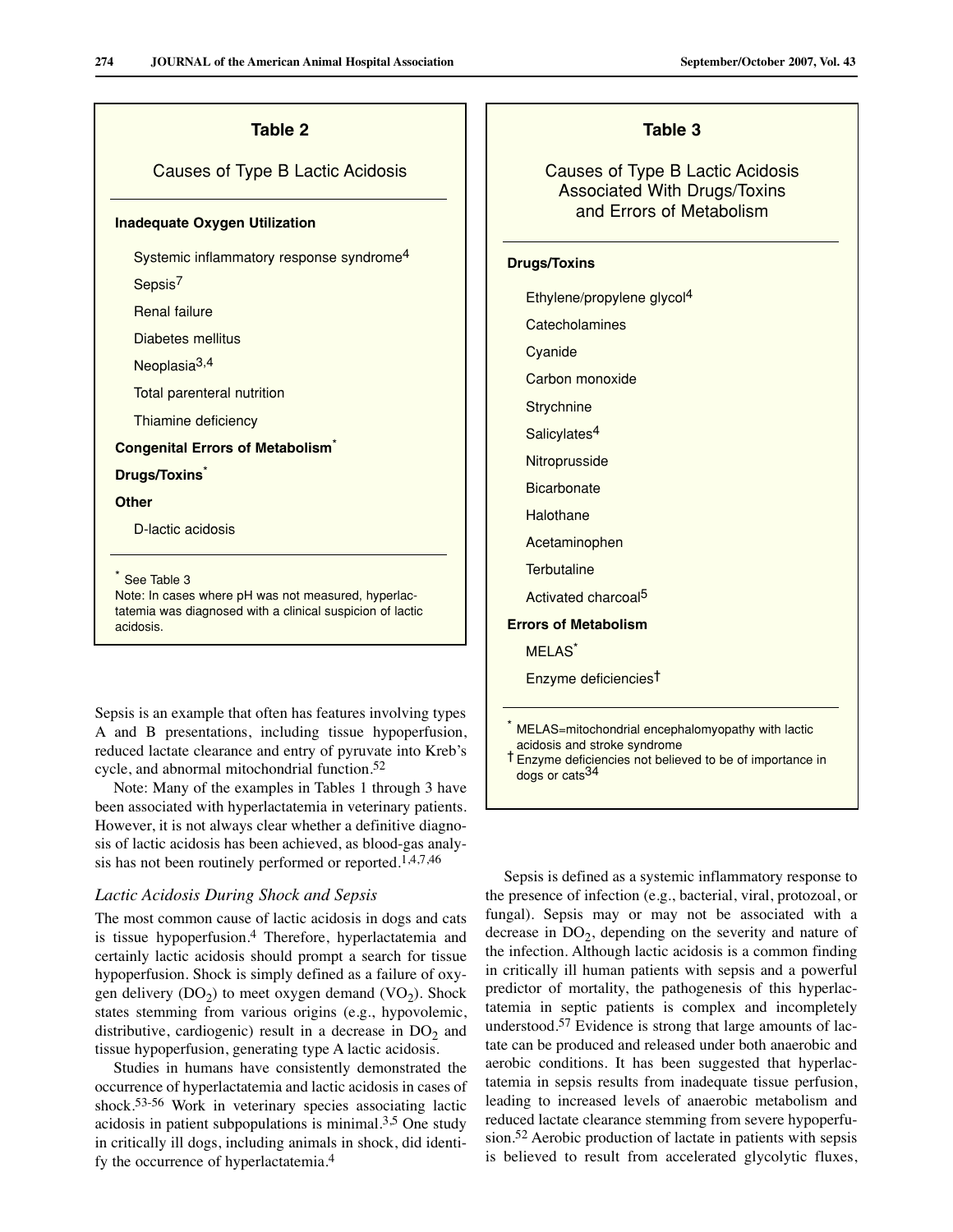inhibition of the enzyme pyruvate dehydrogenase, and changes in intermediary metabolism. 57 The role of lactate in veterinary patients with sepsis requires further investigation, although one study in dogs with severe *Babesia* infection did document the presence of hyperlactatemia and lactic acidosis. 58 An extensive discussion of the pathophysiology of shock and sepsis is beyond the scope of this article and has been reviewed in depth elsewhere. 59-61

#### **Prognostic Value of Lactate**

In people, numerous studies in different critically ill patient populations have demonstrated the prognostic value of lactate levels. 62-66 In some cases, a single measurement of lactate levels was associated with a prognosis of survival.<sup>54,62,66</sup> However, other studies have found no significant differences in lactate levels between survivors and nonsurvivors at initial presentation, and decreased lactate levels (hours to days after presentation) in response to therapy provided a better prediction of outcome. 56,63-65,67 The patient populations studied included critically ill surgical patients and those with septic shock. Furthermore, hemodynamic parameters should not be disregarded, as the use of lactate levels in conjunction with assessment of systemic arterial blood pressure and/or evaluation of acid-base status have been shown in some studies to more accurately predict outcome than lactate levels alone. 56,63,65,66

From the available evidence, it appears that human patients with hypotension and elevated lactate levels (>5 mmol/L) have a high mortality rate (>80%), as do patients who fail to clear lactate within 24 to 48 hours.<sup>25</sup> At present, it is unclear if these or similar conclusions apply to veterinary patients. Furthermore, it is important to note that lactate levels reflect the global, systemic situation. Individual organs or regions may be hypoxic and produce increased levels of lactate without a detectable effect systemically.

A few studies have investigated the relationship between hyperlactatemia and outcome in dogs. An early study evaluated lactate levels in dogs that were presented to an intensive care unit (ICU) with various underlying disease conditions; this study showed that dogs with the highest blood lactate levels at admission were more likely to die. 4 In a study investigating 102 dogs with gastric dilatation and volvulus (GDV), those with plasma lactate levels  $>6$ mmol/L had a 58% survival rate, whereas those with values <6 mmol/L had a survival rate of 99%. 1 This study also found that preoperative measurement of plasma lactate levels might be useful in determining the risk of gastric necrosis in dogs with GDV. 1 In a more recent study evaluating lactate measurements in dogs with GDV, only one of nine dogs with a lactate level >6 mmol/L died. 68 Although drawing definite conclusions from the small study population (n=28) is difficult, the increased survival rate in this study emphasizes the concern of determining prognosis based on a single lactate measurement. In addition, the magnitude of a single lactate value may be misleading if taken out of context of the disease. 56,63,65 An early study in human patients presenting with various types of shock demonstrated that the prognosis of lactic acidosis tends to vary with the underlying cause of hypoperfusion. 55 It was demonstrated in this study that patients with hemorrhagic shock tolerate higher lactate levels than patients with cardiogenic shock. In animals, prognosis also appears to vary with the underlying disease, and some animals with very high lactate values (>10 mmol/L) may still respond to resuscitative efforts and survive. 4 Studies in people have also demonstrated that serial lactate measurements and the change in lactate levels in response to therapy are more reliable at determining outcome than a single-admission lactate measurement (see above). These findings are further supported in a study of dogs suffering from severe or complicated canine babesiosis. 58 In this study, although the presence of hyperlactatemia prior to therapy was suggestive of a poor prognosis, serial lactate measurements and response to therapy were much stronger predictors of survival. Dogs with lactate levels >4.4 mmol/L after 24 hours, despite therapeutic efforts, had a very poor prognosis. To the authors' knowledge, no studies have examined the prognostic significance of blood lactate levels in cats, although clinical experience would suggest a similar relationship exists.

#### **Lactate Measurement in Cavitary Effusions**

The value of measuring lactate concentration in body fluids other than blood has been investigated. Body fluid lactate concentrations may increase from diverse processes, including reduced blood flow, hypoxia, and the increased production of lactate by granulocytic or bacterial metabolism when these cells are present in the body fluids. 22

#### *Abdominal Fluid*

A study by Levin *et al*. found increased (>2.5 mmol/L) lactate concentrations in abdominal fluid from dogs with septic bacterial effusions when compared to nonseptic effusions.<sup>7</sup> A similar study by Swan *et al*. concluded that lactate levels >5.5 mmol/L in abdominal effusions were strongly suggestive of bacterial peritonitis. 20 Nestor *et al*. found lactate concentrations were also increased (mean 3.81±1.6 mmol/L) in abdominal fluid from dogs with neoplastic effusions when compared to dogs with nonneoplastic effusions. 6 Lactate concentrations are believed to be elevated in septic effusions due to bacterial metabolites and neutrophilic glycolysis.<sup>22</sup> One might also expect to see elevated lactate levels secondary to neutrophilic glycolysis in nonseptic, highly suppurative effusions. Neoplastic cells have been shown to use anaerobic glycolysis for energy, thereby producing lactate, which may explain the increased lactate levels in the abdominal fluid of dogs with neoplastic effusions. 6 In an effort to increase the accuracy of detecting bacterial abdominal effusions, Levin *et al*. examined the abdominal fluid to peripheral blood lactate gradient and found that a difference of >2 mmol/L was 63% sensitive and 100% specific for the detection of septic effusions in dogs, while an abdominal fluid to peripheral blood lactate gradient >0.5 mmol/L was 78% sensitive and 78% specific at detecting septic abdominal effusions in cats. 7 Unfortunately, the number of cases in this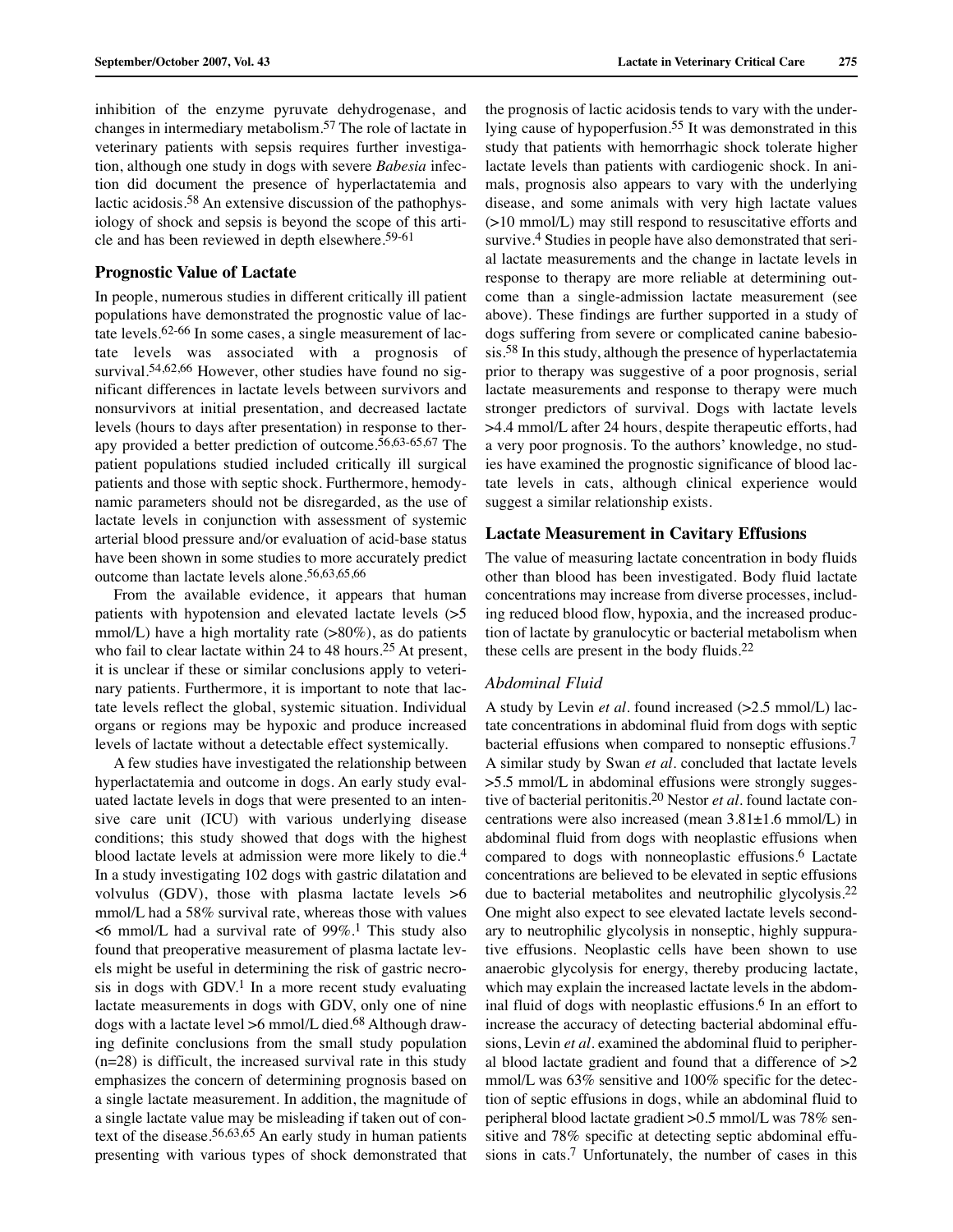study was small (19 dogs and 18 cats), and future studies using a larger number of cases with more diverse disease processes should be performed to further evaluate the diagnostic significance of lactate concentrations in abdominal effusions.

It is clear that conclusions regarding the value of lactate concentrations in abdominal fluid of small animals are conflicting, and, in light of the current veterinary literature, high abdominal fluid lactate levels ( $>2.5$  mmol/L) should prompt consideration of septic or neoplastic processes. Conclusions should also be interpreted in conjunction with patient history, physical examination, and other clinical findings. Abdominal fluid to peripheral blood lactate differences >2 mmol/L in dogs or cats warrant a search for underlying bacterial infection. 7

#### *Synovial Fluid*

The value of lactate concentrations in synovial fluid has been investigated in humans. Data suggest that low synovial fluid lactate levels can be valuable in rapidly excluding a diagnosis of septic arthritis with a negative predictive value of 98%. 10 When differentiating septic arthritis from other forms of inflammatory arthritis (rheumatoid), the value of synovial fluid lactate concentrations is less clearly defined, as both septic and nonseptic forms of arthritis have been shown to result in increased lactate levels. 15

### *Pericardial Fluid*

Pericardial fluid lactate concentrations were investigated in dogs as a potential diagnostic aid in differentiating pericardial effusions associated with neoplasia from those effusions believed to be nonneoplastic in origin.2 The pericardial effusion was considered neoplastic in origin if echocardiography identified a mass associated with the heart or pericardium, or if histopathology of a surgical biopsy, cytology of the effusion, or postmortem examination supported the diagnosis of neoplasia. The pericardial effusion was considered nonneoplastic on the basis of surgical biopsy, postmortem examination, or failure to identify a mass with echocardiography and survival at 1 year of age. Although a statistically significant difference in median (range) values was found between suspected neoplastic pericardial effusions (9.1 mmol/L [1.9 to 12.5 mmol/L]) and pericardial effusions believed to be benign (3.7 mmol/L [1.3 to 12.7 mmol/L]), the authors concluded that too great an overlap existed between the two groups to make lactate a useful diagnostic aid in differentiating neoplastic from nonneoplastic causes of pericardial effusions. 2

#### *Pleural Fluid*

Lactate levels have also been measured in pleural fluid accumulations in people, and, similar to results in abdominal fluid, the finding of a low lactate level makes a septic process unlikely. A high level is most often associated with sepsis, although other nonseptic processes (e.g., tuberculosis and some forms of neoplasia) may also cause raised pleural lactate concentrations. 9,13,18

### *Cerebrospinal Fluid (CSF)*

Lactate levels have also been evaluated in the CSF of people. Plasma lactate is in an ionized form within the normal physiological range of pH, and, as such, its transfer across the blood-brain barrier is limited. This makes analysis of CSF lactate largely independent of plasma lactate concentrations. 21,69 Levels of CSF lactate may serve as predictors of morbidity and mortality when associated with status epilepticus. 8 In addition, CSF lactic acidosis, which implies brain tissue acidosis, may play a role in the clinical course of severe head injury. 11,12,70 Over a 4-day post-trauma period, patients with a post-traumatic brain injury and poor outcome had a higher ventricular CSF lactate level than patients with moderate disabilities or a good outcome.<sup>11</sup> Serial measurements of cerebral-arterial lactate difference (the difference between jugular bulb and arterial lactate concentrations) have also been found to correlate with the severity of brain injury and outcome in patients with traumatic brain injury. 16 Finally, CSF lactate levels have been shown to correlate with the presence of bacterial meningitis, although elevated lactate levels have also been reported in people with viral infections. 14,17 As D-lactate is not produced by mammalian cells and is only produced by bacterial metabolism, its presence in CSF fluid was found to be highly sensitive (92%) and specific (99%) for the presence of bacterial meningitis. 19 To the authors' knowledge, no clinical veterinary studies have looked at CSF lactate levels in dogs or cats in association with brain or spinal cord disorders.

#### **Therapy**

Type A lactic acidosis unto itself is not a disease, but rather a consequence of decreased  $DO<sub>2</sub>$  to the tissues or increased  $VO<sub>2</sub>$  [Table 1], which may reflect an underlying disease process or transient imbalance in homeostasis. Therefore, the therapy for type A lactic acidosis must be directed toward identifying and treating the underlying cause while simultaneously improving  $DO<sub>2</sub>$  to the tissues. Appropriate resuscitative efforts include restoration of the effective circulating volume, improving or increasing cardiac function, resection of ischemic or necrotic tissue, and correction of septic conditions.<sup>61,71</sup> In the absence of cardiac disease, which may preclude fluid therapy, this will usually involve aggressive fluid resuscitation using crystalloids, colloids, blood products, or a combination thereof. 61 As hemoglobin content is an important component in determining  $DO<sub>2</sub>$ , animals with concurrent acute anemia may benefit from a blood transfusion to maintain the hematocrit >18% to 21%. 72 Acute hemodilution to a hematocrit <10% is associated with hyperlactatemia. 72 In people, it has been suggested that persistent hyperlactatemia in the face of appropriate resuscitative efforts warrants a poor prognosis, and a search for an undiagnosed underlying cause (such as an unidentified focus of infection) should be undertaken. 73 Although not investigated, one can infer that similar results will be found in dogs and cats. If a septic focus is identified, the source should be removed as soon as the animal is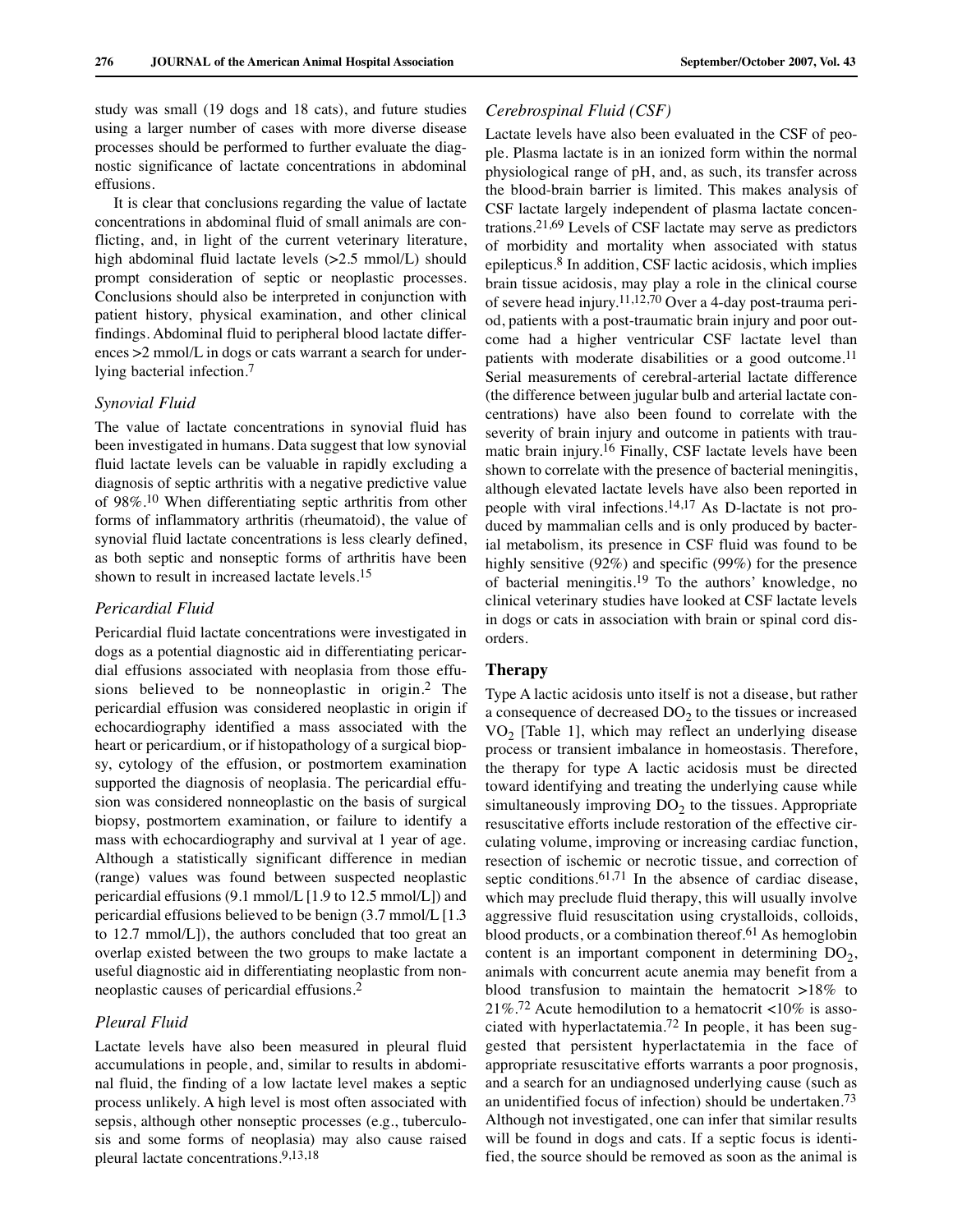stabilized. This may require surgical intervention. When assessing lactate in regard to the patient's response to therapy, it is important to remember that lactate dynamics vary with the cause of hyperlactatemia, and, therefore, the expected decline following resuscitative efforts will also vary. For example, the half-life of lactate (i.e., the time for plasma lactate concentrations to decrease by 50%) during seizures in people is approximately 60 minutes with little, if any, impairment of lactate metabolism. 74 In contrast, the half-life of lactate in human patients with shock may be as long as 18 hours.<sup>73</sup> This difference in lactate half-life may be the result of a decrease in clearance of lactate, a persistent increase in its production, or a combination of the two in hypovolemic or septic patients. 75,76 To the authors' knowledge, the half-life of lactate in healthy dogs and cats and in patients with various underlying states of hypoperfusion has not been investigated. In people with circulatory shock, it has been suggested that if after 1 hour of aggressive therapy a decrease in lactate of >10% is not achieved, a change in therapy should be considered. 74 In the authors' experience, the decrease in lactate concentration following successful aggressive therapy for circulatory shock is often significantly >10% within 1 hour, although it does tend to vary with the underlying cause of shock.

A common concern that is frequently encountered in treating patients with lactated Ringer's solution (LRS) is whether the lactate contained within this fluid will influence blood lactate values. Lactated Ringer's solution contains 28 mmol/L of sodium lactate in the form of a racemic mixture (containing both D- and L-isomers of lactate in varying concentrations, depending on the product used). 77 Interestingly, it has been demonstrated in human and canine studies that LRS administered as a 15 to 20 mL/kg bolus does not result in a significant change in plasma L-lactate concentrations in normal subjects and those with hemorrhagic shock. 36,78,79 This is likely explained by analyzers measuring only the Lisomer and not the D-isomer of lactate contained in LRS.<sup>33</sup> The dilution and metabolism of L-lactate following its administration may also minimize any increases in lactate that might otherwise have occurred.<sup>36</sup> In contrast, when measured using specific enzyme analyzers, D-lactate levels in swine have been shown to increase up to 20-fold following large boluses of LRS. 80 The clinical significance of an increase in D-lactate following the administration of LRS remains to be determined. However, as most analyzers do not detect it, any increase in the D-isomer concentration should not affect interpretation of lactate measurements. To the authors' knowledge, no studies in dogs or cats have evaluated the effect of large boluses (60 to 90 mL/kg) of LRS on plasma lactate concentrations. The administration of LRS at a rate of 4.125 mL/kg per hour for 6 hours to dogs with lymphoma resulted in a transient increase in the L-isomer concentration. 3 It was concluded that dogs with lymphoma have a transient inability to handle an increased lactate load and that lactate-containing fluids should be used cautiously in dogs with lymphoma. 3 It is possible that patients with impaired liver and/or renal function may also have increased levels of lactate following administration of lactate-containing solutions, which could make the interpretation of hyperlactatemia difficult in these patients.

The administration of sodium bicarbonate to patients with lactic acidosis has received a lot of attention, and the current general consensus is that sodium bicarbonate is not of benefit in the therapy of most cases of lactic acidosis. 25,45,71,81 Following successful resuscitative efforts with improved  $DO<sub>2</sub>$  to the tissues, pH will often improve as the metabolism of lactate is accompanied by a concurrent increase in bicarbonate production by the liver. 73 This may result in an overshoot alkalosis in cases that previously received sodium bicarbonate. Further detrimental effects associated with the administration of sodium bicarbonate include a transient fall in mean arterial pressure and an increase in intracranial pressure following rapid intravenous administration, decreased ionized calcium concentration (which may affect left ventricular contractility), decreased  $DO<sub>2</sub>$  through decreased unloading of oxygen from hemoglobin at the tissue level (Bohr effect), and paradoxical central nervous system acidosis (especially in patients that are hypercarbic due to hypoventilation).<sup>81-84</sup>

Although hypoperfusion is the most common cause of lactic acidosis, it is important to consider other causes (type B) and look for supporting evidence of impaired  $DO<sub>2</sub>$  in patients presenting with hyperlactatemia. Supporting evidence of impaired  $DO<sub>2</sub>$  may include tachycardia, pale mucous membranes, weak pulses, prolonged capillary refill time, decreased mentation, and hypotension. For example, it would be inappropriate to institute shock therapy for treatment of hyperlactatemia in the lymphoma patient that is hemodynamically stable with normal tissue perfusion. As type B lactic acidosis, by definition, is not associated with tissue hypoxia, its therapy does not usually require the same emergency interventions associated with type A lactic acidosis. 71 In addition, very little information is available regarding nonacidotic hyperlactatemia or type B lactic acidosis in dogs and cats, and further studies are required before recommendations regarding outcomes or therapy can be made in these patients. However, the presence of hyperlactatemia in symptomatic and asymptomatic cancer patients, or in those receiving medications such as activated charcoal, may confound the assessment of lactate levels in animals presented with life-threatening conditions. As is the case for type A lactic acidosis, type B lactic acidosis is the result of an underlying disease process, and therapy is generally directed at identifying and correcting the underlying disease.

#### **Conclusion**

Lactate measurement is a very useful diagnostic test, which may be performed at the bedside. It aids in the detection of hypoperfusion (the most common cause of lactic acidosis in veterinary species), and it has prognostic implications for type A lactic acidosis and its treatment. Lactate measurement may also prove useful in helping to detect or rule out the presence of a septic effusion in various cavitary effusions,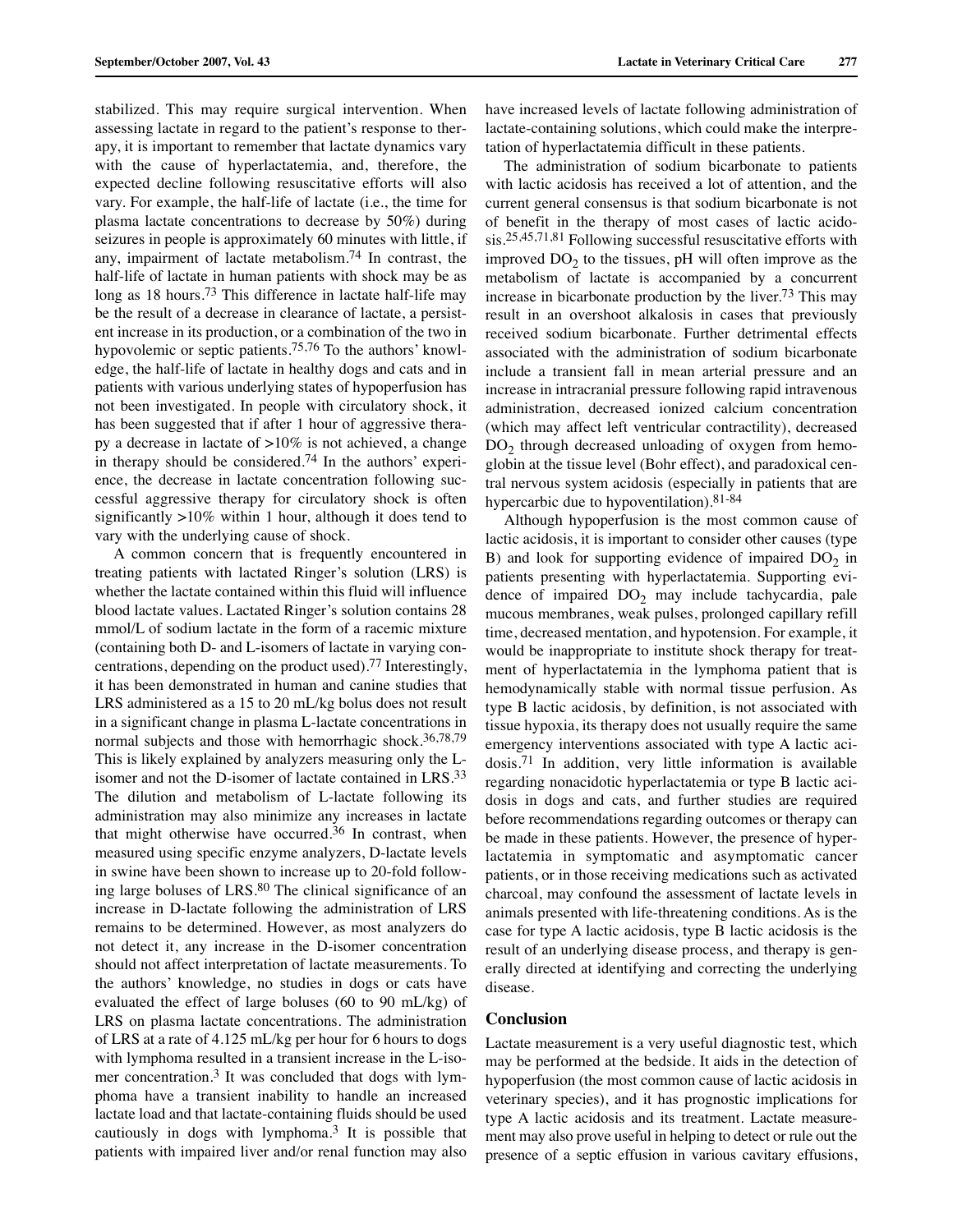and it may have prognostic implications when measured in fluids such as CSF following trauma. Published studies in veterinary medicine are few at this time, and future studies will likely further define the role of lactate in the diagnosis and management of dogs and cats presenting to the ICU.

#### **References**

- 11. de Papp E, Drobatz KJ, Hughes D. Plasma lactate concentration as a predictor of gastric necrosis and survival among dogs with gastric dilatation-volvulus: 102 cases (1995-1998). J Am Vet Med Assoc  $1999.215.49-52$
- 12. de Laforcade AM, Freeman LM, Rozanski EA, *et al*. Biochemical analysis of pericardial fluid and whole blood in dogs with pericardial effusion. J Vet Intern Med 2005;19:833-836.
- 13. Vail DM, Ogilvie GK, Fettman MJ, *et al*. Exacerbation of hyperlactatemia by infusion of lactated Ringer's solution in dogs with lymphoma. J Vet Intern Med 1990;4:228-232.
- 14. Lagutchik MS, Ogilvie GK, Hackett TB, *et al*. Increased lactate concentrations in ill and injured dogs. J Vet Emerg Crit Care 1998;8:117-127.
- 15. Burkitt JM, Haskins SC, Aldrich J, *et al*. Effects of oral administration of a commercial activated charcoal suspension on serum osmolality and lactate concentration in the dog. J Vet Intern Med 2005;19:683-686.
- 16. Nestor DD, McCullough SM, Schaeffer DJ. Biochemical analysis of neoplastic versus nonneoplastic abdominal effusions in dogs. J Am Anim Hosp Assoc 2004;40:372-375.
- 17. Levin GM, Bonczynski JJ, Ludwig LL, *et al*. Lactate as a diagnostic test for septic peritoneal effusions in dogs and cats. J Am Anim Hosp Assoc 2004;40:364-371.
- 18. Calabrese VP, Gruemer HD, James K, *et al*. Cerebrospinal fluid lactate levels and prognosis in status epilepticus. Epilepsia 1991;32:816-821.
- 19. Chavalittamrong B, Angsusingha K, Tuchinda M, *et al*. Diagnostic significance of pH, lactic acid dehydrogenase, lactate and glucose in pleural fluid. Respiration 1979;38:112-120.
- 10. Curtis GD, Newman RJ, Slack MP. Synovial fluid lactate and diagnosis of septic arthritis. J Infect 1983;6:239-246.
- 11. DeSalles AA, Kontos HA, Becker DP, *et al*. Prognostic significance of ventricular CSF lactic acidosis in severe head injury. J Neurosurg 1986;65:615-624.
- 12. Enevoldsen EM, Jensen FT. Cerebrospinal fluid lactate and pH in patients with acute severe head injury. Clin Neurol Neurosurg 1977;80:213-225.
- 13. Gastrin B, Lovestad A. Diagnostic significance of pleural fluid lactate concentration in pleural and pulmonary diseases. Scand J Infect Dis 1988;20:85-90.
- 14. Genton B, Berger JP. Cerebrospinal fluid lactate in 78 cases of adult meningitis. Intensive Care Med 1990;16:196-200.
- 15. Gobelet C, Gerster JC. Synovial fluid lactate levels in septic and non-septic arthritides. Ann Rheum Dis 1984;43:742-745.
- 16. Murr R, Stummer W, Schurer L, *et al*. Cerebral lactate production in relation to intracranial pressure, cranial computed tomography findings, and outcome in patients with severe head injury. Acta Neurochir (Wien) 1996;138:928-937.
- 17. Nelson N, Eeg-Olofsson O, Larsson L, *et al*. The diagnostic and predictive value of cerebrospinal fluid lactate in children with meningitis. Its relation to current diagnostic methods. Acta Paediatr Scand 1986;75:52-57.
- 18. Pettersson T, Ojala K, Weber TH. Diagnostic significance of pleural fluid lactate concentrations. Infection 1985;13:257-259.
- 19. Smith SM, Eng RH, Campos JM, *et al*. D-lactic acid measurements in the diagnosis of bacterial infections. J Clin Microbiol 1989;27:385-388.
- 20. Swann H, Hughes D. Use of abdominal fluid pH, pO2, [glucose], and [lactate] to differentiate bacterial peritonitis from non-bacterial causes of abdominal effusion in dogs and cats. Proceed International Veterinary Emergency and Critical Care Society meeting, San Antonio, TX 1996:884.
- 21. Venkatesh B, Scott P, Ziegenfuss M. Cerebrospinal fluid in critical illness. Crit Care Resusc 2000;2:42-54.
- 22. Watson MA, Scott MG. Clinical utility of biochemical analysis of cerebrospinal fluid. Clin Chem 1995;41:343-360.
- 23. Huckabee WE. Abnormal resting blood lactate. I. The significance of hyperlactatemia in hospitalized patients. Am J Med 1961;30: 833-839.
- 24. Huckabee WE. Abnormal resting blood lactate. II. Lactic acidosis. Am J Med 1961;30:840-848.
- 25. Fall PJ, Szerlip HM. Lactic acidosis: from sour milk to septic shock. J Intensive Care Med 2005;20:255-271.
- 26. Evans GO. Plasma lactate measurements in healthy beagle dogs. Am J Vet Res 1987;48:131-132.
- 27. McMichael MA, Lees GE, Hennessey J, *et al*. Serial plasma lactate concentrations in 68 puppies aged 4 to 80 days. J Vet Emerg Crit Care 2005;15:17-21.
- 28. Hughes D, Rozanski ER, Shofer FS, *et al*. Effect of sampling site, repeated sampling, pH, and PCO2 on plasma lactate concentrations in healthy dogs. Am J Vet Res 1999;60:521-524.
- 29. Christopher MM, O'Neill S. Effect of specimen collection and storage on blood glucose and lactate concentrations in healthy, hyperthyroid and diabetic cats. Vet Clin Pathol 2000;29:22-28.
- 30. Rand JS, Kinnaird E, Baglioni A, *et al*. Acute stress hyperglycemia in cats is associated with struggling and increased concentrations of lactate and norepinephrine. J Vet Intern Med 2002;16:123-132.
- 31. Thorneloe C, Bedard C, Boysen S. Evaluation of a hand held lactate analyzer in dogs. Can Vet J 2007;48:283-287.
- 32. Karagianniss M, Mann F, Wagner-Mann C, *et al.* Comparison of a dry chemistry lactate meter (Accutrend) and a wet chemistry lactate analyzer (I-STAT) for the determination of blood lactate in dogs. J Vet Emerg Crit Care 2006;16:S11.
- 33. Lagutchik MS, Ogilvie GK, Wingfield WE, *et al*. Lactate kinetics in veterinary critical care: a review. J Vet Emerg Crit Care 1996;6: 81-95.
- 34. Cohen RD, Woods HF. Clinical and biochemical aspects of lactic acidosis. 1st ed. Osney Meade, Oxford, UK: Blackwell Scientfic, 1976.
- 35. Jackson EV Jr, Wiese J, Sigal BS, *et al*. Effects of crystalloid solutions on circulating lactate concentrations: Part 1. Implications for the proper handling of blood specimens obtained from critically ill patients. Crit Care Med 1997;25:1840-1846.
- 36. Didwania A, Miller J, Kassel D, *et al*. Effect of intravenous lactated Ringer's solution infusion on the circulating lactate concentration: part 3. Results of a prospective, randomized, double-blind, placebocontrolled trial. Crit Care Med 1997;25:1851-1854.
- 37. Madias NE. Lactic acidosis. Kidney Int 1986;29:752-774.
- 38. Oh MS, Phelps KR, Traube M, *et al*. D-lactic acidosis in a man with short-bowel syndrome. N Engl J Med 1979;301:249-252.
- 39. Dunlop DH, Hammond PB. D-lactic acidosis of ruminants. Annals of the New York Academy of Sciences 1965;119:1061-1065.
- 40. Grude T, Lorenz I, Rademacher G, *et al*. Levels of D- and L-lactate in rumen liquid, blood, and urine in calves with and without evidence of ruminal drinking. In: Proceed 32nd Annual Conference of the American Association of Bovine Practitioners, Nashville, TN 1999:213-214.
- 41. Gauthier PM, Szerlip HM. Metabolic acidosis in the intensive care unit. Crit Care Clin 2002;18:1-20.
- 42. Stryer L. Oxidative Phosphorylation. In: Stryer L, ed. Biochemistry. 4th ed. New York, NY: WH Freeman and Company, 1995:529-558.
- 43. Arieff AI, Park R, Leach WJ, *et al*. Pathophysiology of experimental lactic acidosis in dogs. Am J Physiol 1980;239:F135-F142.
- 44. De Backer D. Lactic acidosis. Intensive Care Med 2003;29:699-702.
- 45. Bellomo R. Bench-to-bedside review: lactate and the kidney. Crit Care 2002;6:322-326.